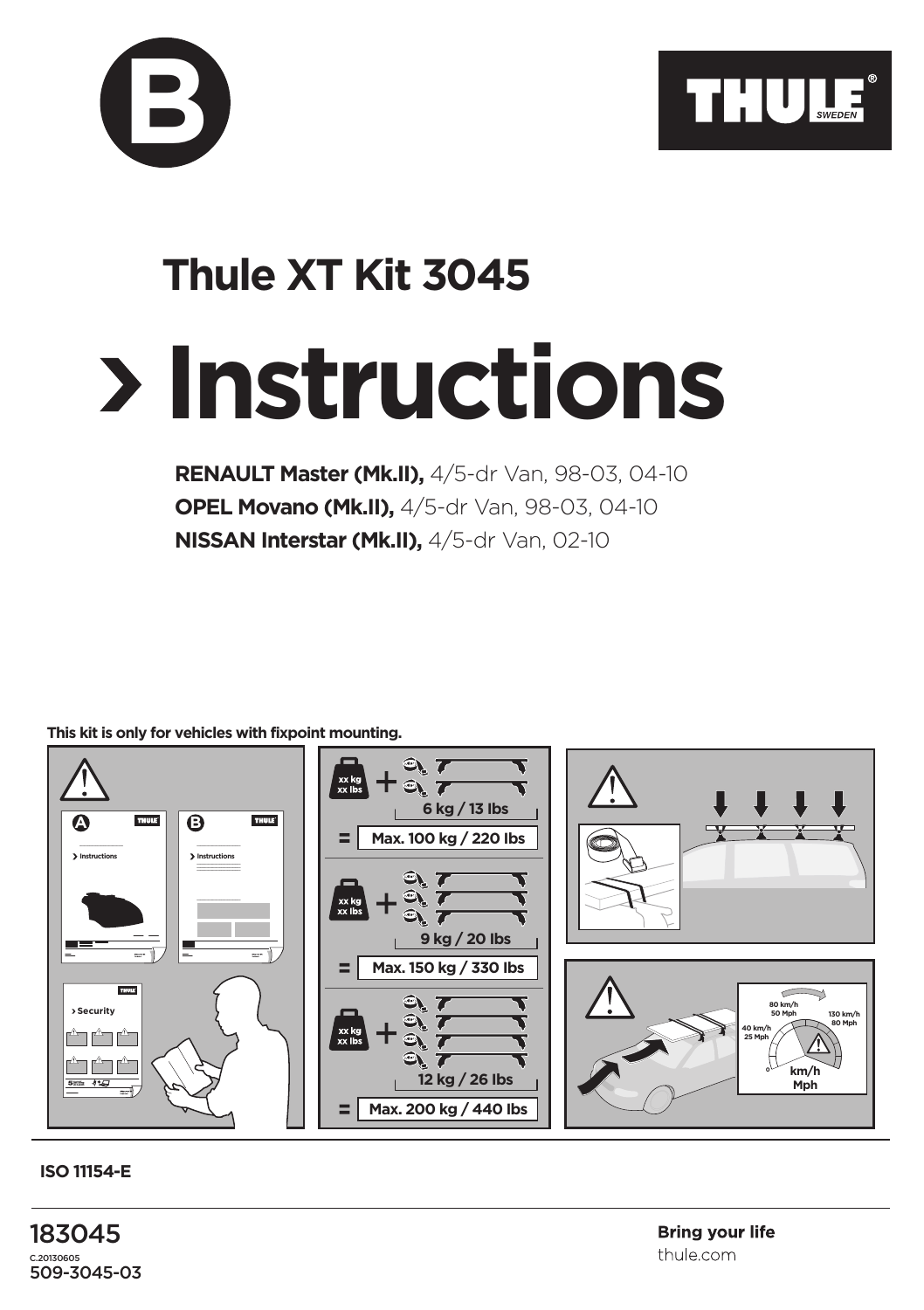

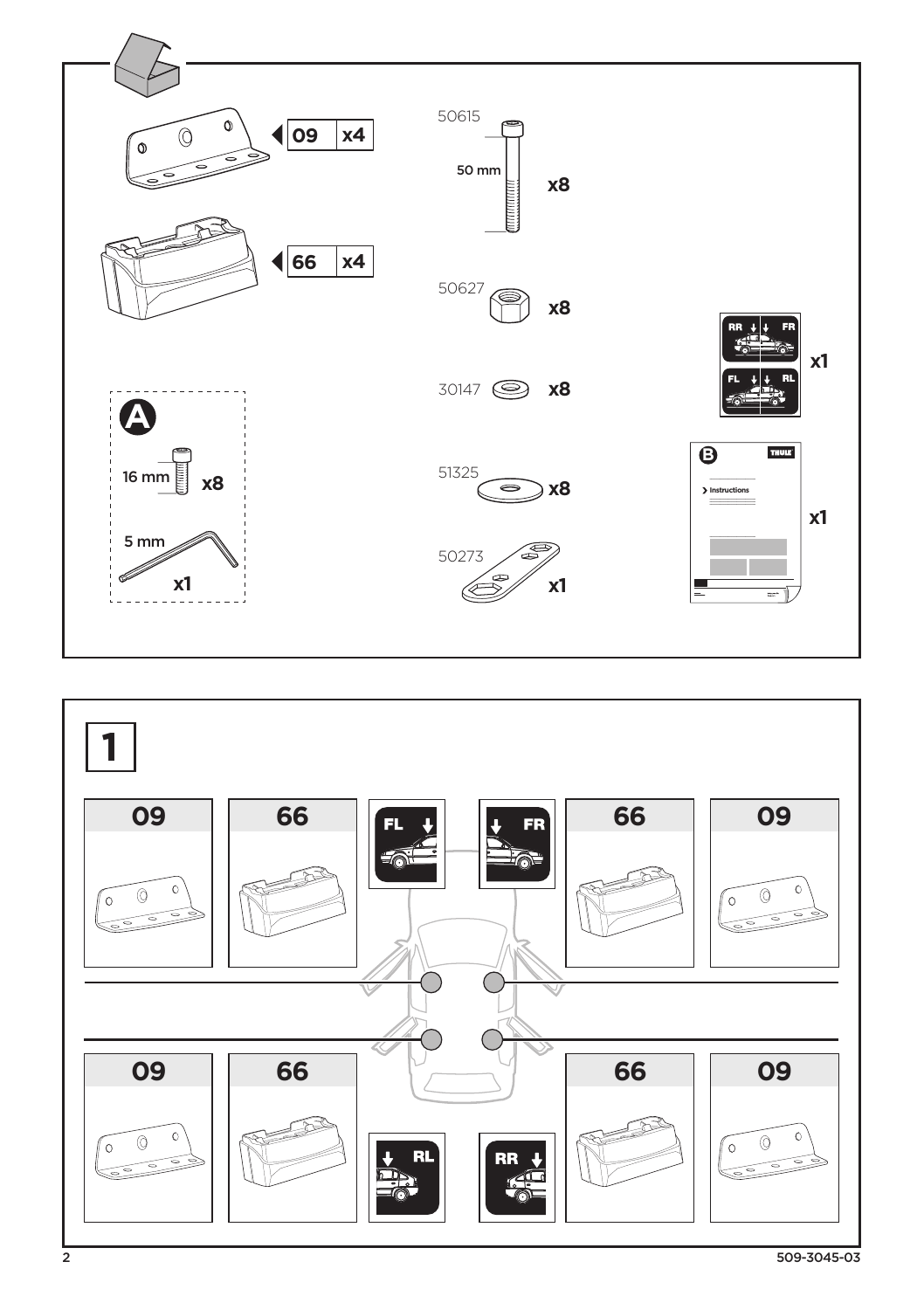

- **EN** Only a few turns<br>**DE** Nur wenige Umd
- **DE** Nur wenige Umdrehungen
- **FR** Quelques tours uniquement
- **NL** Slechts enkele slagen
- **IT** Solo qualche giro
- **ES** Sólo algunas vueltas
- **PT** Noções básicas
- **SV** Endast några varv
- **DK** Kun nogle få omgange
- **NE** Bare noen få omdreininger
- **FI** Vain muutama kierros
- **ET** Ainult mõni pööre
- **LV** Tikai daži apgriezieni
- **LT** Tik keli pasukimai
- **PL** Wystarczy kilka obrotów
- **RU** Только несколько оборотов
- **UK** Лише декілька обертів
- **BG** Само няколко завъртания
- **CS** Pouze několik otáček
- **SK** Len niekol'ko otáčok
- **SL** Le nekaj obratov
- **HR/BiH** Samo nekoliko okreta
- **RO** Doar câteva rotiri
- **HU** Csak néhány fordítás
- **EL** Μόνο λίγες περιστροφές
- **TR** Yalnızca birkaç tur
- **AR** بعض دورات فقط **HE** רק מספר סיבובים
- **ZH** 仅几圈
- **JA** 2~3回転のみ
- **KO** 몇 번만 돌리면 됨
- **TH** เพียงสองสามรอบ